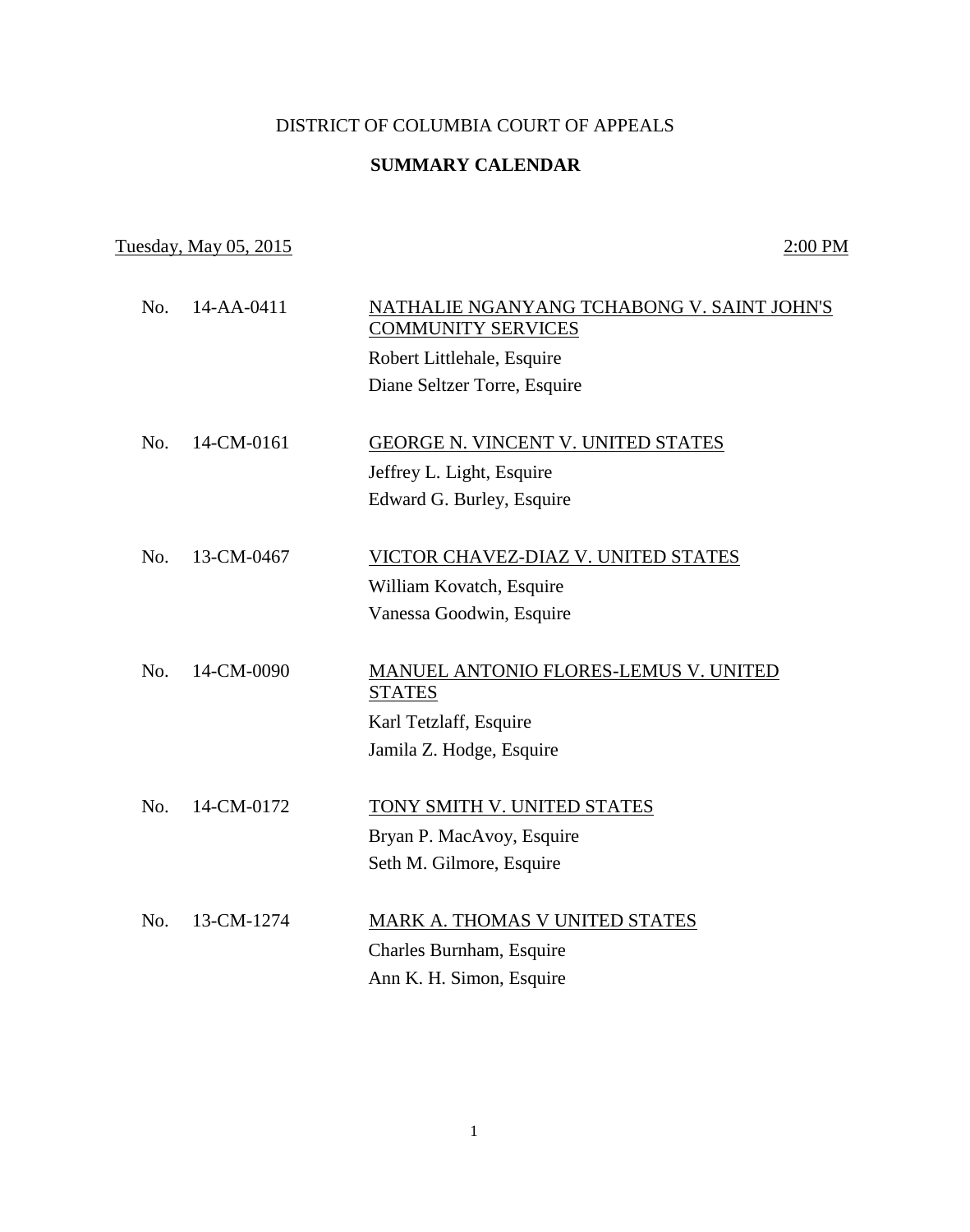| 14-CT-0279             | REYNARD EAGLIN V. DISTRICT OF COLUMBIA                              |
|------------------------|---------------------------------------------------------------------|
|                        | Cameron Robinson, Esquire                                           |
|                        | Janice Y. Sheppard, Esquire                                         |
| 13-CF-0412             | MALCOLM D. ALLEN V. UNITED STATES                                   |
|                        | Stephen D. Scavuzzo, Esquire                                        |
|                        | Anne Y. Park, Esquire                                               |
| 14-AA-0612             | NERY S. ROCHA-GUZMAN V. D.C. DEP'T OF<br><b>EMPLOYMENT SERVICES</b> |
|                        | Michael J. Kitzman, Esquire                                         |
|                        | Mary G. Weidner, Esquire                                            |
| 14-CV-1070             | EDWARD K. GAMSON, ET AL V. BRITISH AIRWAYS<br><b>PLC</b>            |
|                        | Daniel H. Squire, Esquire                                           |
|                        | Kenneth Nankin, Esquire                                             |
| 14-FM-0291             | <b>OSITA OTIGBA V. CHIQUITA LEE</b>                                 |
|                        | C. Jude Iweanoge, Esquire                                           |
|                        | Jennifer Anukem, Esquire                                            |
| 14-BG-1063             | IN RE: RANDY MCRAE<br><b>BAR REGISTRATION NO. 430494</b>            |
|                        | Wallace E. Shipp, Jr., Esquire                                      |
|                        | Antoini M. Jones, Esquire                                           |
| Thursday, May 14, 2015 | 2:00 PM                                                             |
| 14-CF-0444             | RICO JOHNSON V. UNITED STATES                                       |
|                        | Denise D. Green, Esquire                                            |
|                        | Kristina L. Ament, Esquire                                          |
|                        |                                                                     |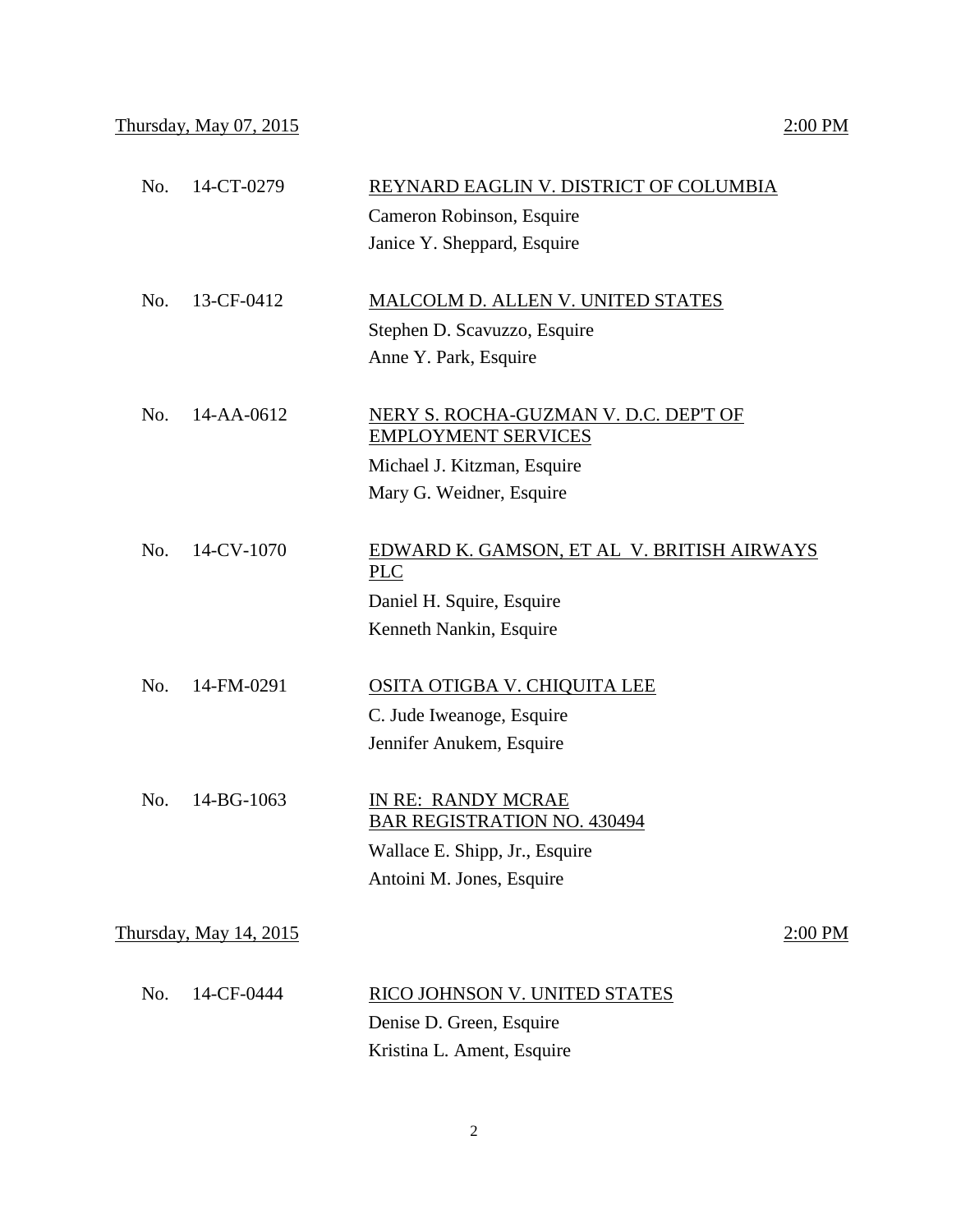| No. | 14-CM-0670            | RASHIDA TAYLOR V. UNITED STATES                                                                          |
|-----|-----------------------|----------------------------------------------------------------------------------------------------------|
|     |                       | James E. Drew, Esquire                                                                                   |
|     |                       | Seth M. Gilmore, Esquire                                                                                 |
| No. | 13-BG-0270            | IN RE: SEAN PATRICK GJERDE<br><b>BAR NO. 479588</b>                                                      |
|     |                       | Wallace E. Shipp, Jr., Esquire                                                                           |
|     |                       | Sean Patrick Gjerde, Pro Se                                                                              |
| No. | 14-AA-0526            | ZACHARIAH D. PETERS V. D.C. DEP'T OF<br><b>EMPLOYMENT SERVICES</b>                                       |
|     |                       | Michael J. Kitzman, Esquire                                                                              |
|     |                       | John P. Rufe, Esquire                                                                                    |
| No. | 13-FS-1347            | IN RE: D.P., APPELLANT                                                                                   |
|     |                       | Randy Evan McDonald, Esquire                                                                             |
|     |                       | John J. Woykovsky, Esquire                                                                               |
| No. | 14-CV-0969            | MEDLEJ & ASSOCIATES, LLC ET AL V. GABRIEL ELIAS<br><b>MEDLEJ</b>                                         |
|     |                       | James T. Bacon, Esquire                                                                                  |
|     |                       | Adam Kish, Esquire                                                                                       |
|     | Tuesday, May 19, 2015 | $2:00$ PM                                                                                                |
| No. | 14-AA-0458            | CHRISTINA F. RIDDICK V. COSTCO WHOLESALE<br><b>CORPORATION</b><br>Jeffrey S. Gutman, Esquire             |
| No. | 14-CV-0656            | ANDRE V. FISHER, JR. V. GORDON LAMONT LATNEY<br>Michael L. Smith, Esquire<br>Maurice Jagne-Shaw, Esquire |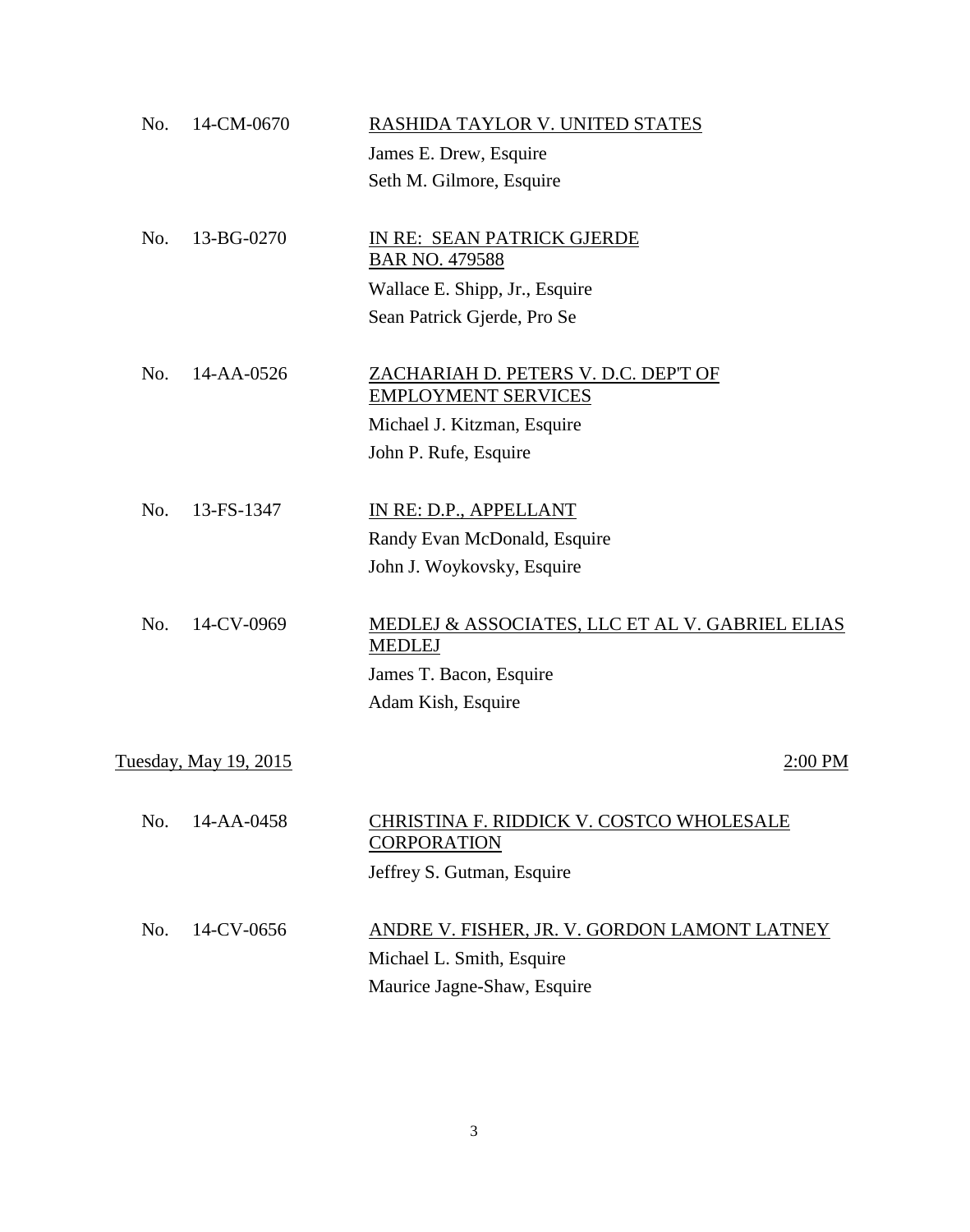| No. | 14-CM-0153             | JELANI BROWN V. UNITED STATES             |
|-----|------------------------|-------------------------------------------|
|     |                        | Donna L. Biderman, Esquire                |
|     |                        | Ann K. H. Simon, Esquire                  |
| No. | 14-CM-0304             | PERCY MOORMAN V. UNITED STATES            |
|     |                        | Percy Moorman, Pro Se                     |
|     |                        | Ann K. H. Simon, Esquire                  |
| No. | 14-CF-0809             | VINCENT GOODWIN V. UNITED STATES          |
|     |                        | David H. Reiter, Esquire                  |
|     |                        | J. Matt Williams, Esquire                 |
| No. | 14-CF-0068             | DAVELL L. SMITH V. UNITED STATES          |
|     |                        | Regina Michaels, Esquire                  |
|     |                        | Seth M. Gilmore, Esquire                  |
|     | Thursday, May 21, 2015 | 2:00 PM                                   |
| No. | 14-AA-0459             | ROBERT E. BUSHNELL V. SANDRA LE           |
|     |                        | Robert E. Bushnell, Pro Se                |
|     |                        | Sandra Le, Pro Se                         |
| No. | 14-CV-0127             | SAMUEL MWABIRA SIMERA V. ANTHONY OKOZI    |
|     |                        | Samuel Mwabira Simera, Pro Se             |
|     |                        | Charles C. Iweanoge, Esquire              |
| No. | 14-FM-0211             | <b>LEIGH SLAUGHTER V. LANCE SLAUGHTER</b> |
|     |                        | Alan B. Soschin, Esquire                  |
|     |                        | Marquita Moye, Esquire                    |
|     |                        |                                           |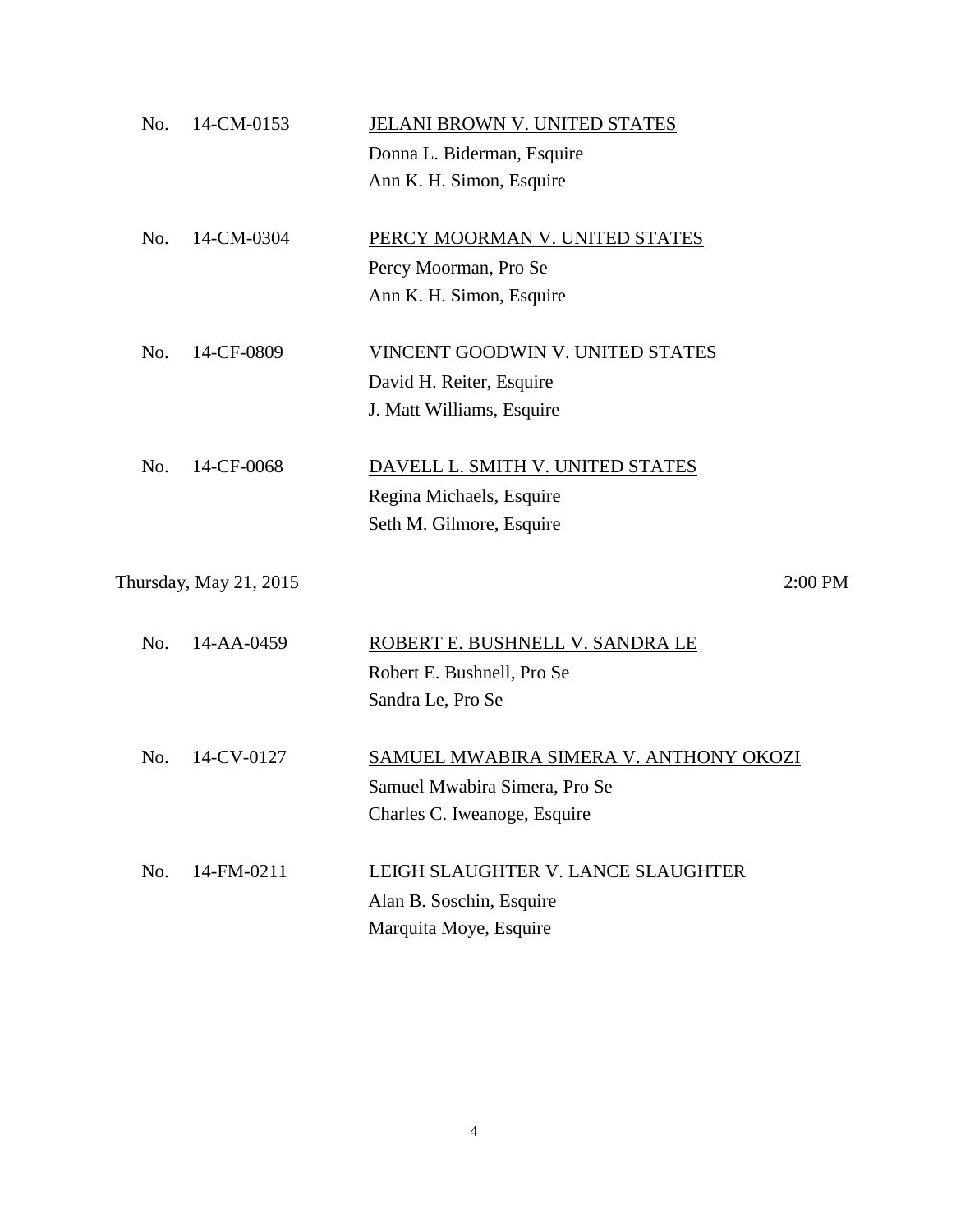| No. | 13-CV-0624              | LINDA MCCAULEY V. TOWNE DEVELOPMENT<br>CORPORATION, ET AL. |
|-----|-------------------------|------------------------------------------------------------|
| No. | 13-CV-0773              | LINDA MCCAULEY V. TOWNE DEVELOPMENT                        |
|     |                         | <b>CORPORATION, ET AL.</b>                                 |
| No. | 14-CV-0437              | LINDA A. MCCAULEY V. TOWNE DEVELOPMENT                     |
|     |                         | CORPORATION, ET AL.                                        |
|     |                         | Linda A. McCauley, Pro Se                                  |
|     |                         | Robert Bunn Esq., Pro Se                                   |
|     |                         | Wendell C. Robinson, Esquire                               |
|     |                         |                                                            |
| No. | 13-CF-0459              | RAYMOND R. ROSEBORO V. UNITED STATES                       |
|     |                         | Thomas D. Engle, Esquire                                   |
|     |                         | Katherine M. Kelly, Esquire                                |
|     | 13-CF-1186              |                                                            |
| No. |                         | <b>ANTHONY TYRONE SPEIGHT, JR. V. UNITED STATES</b>        |
|     |                         | Peter H. Meyers, Esquire                                   |
|     |                         | L. Jackson Thomas, II, Esquire                             |
|     | Wednesday, May 27, 2015 | 2:00 PM                                                    |
|     |                         |                                                            |
| No. | 14-CV-0435              | LATRICIA HARDY V. DANIEL M. CAPLAN                         |
|     |                         | Latricia Hardy, Pro Se                                     |
|     |                         | Harry M. Stern, Esquire                                    |
|     |                         |                                                            |
| No. | 14-AA-0696              | KEVATTE A. JONES V. D.C. DEP'T OF EMPLOYMENT               |
|     |                         | <b>SERVICES</b>                                            |
|     |                         | Krista N. DeSmyter, Esquire                                |
|     |                         | Mark H. Dho, Esquire                                       |
| No. | 14-BG-1222              | IN RE: J. MICHAEL FARREN (#373413)                         |
|     |                         | <b>BAR REGISTRATION NO. 368895</b>                         |
|     |                         | Wallace E. Shipp, Jr., Esquire                             |
|     |                         | J. Michael Farren, Pro Se                                  |
|     |                         |                                                            |